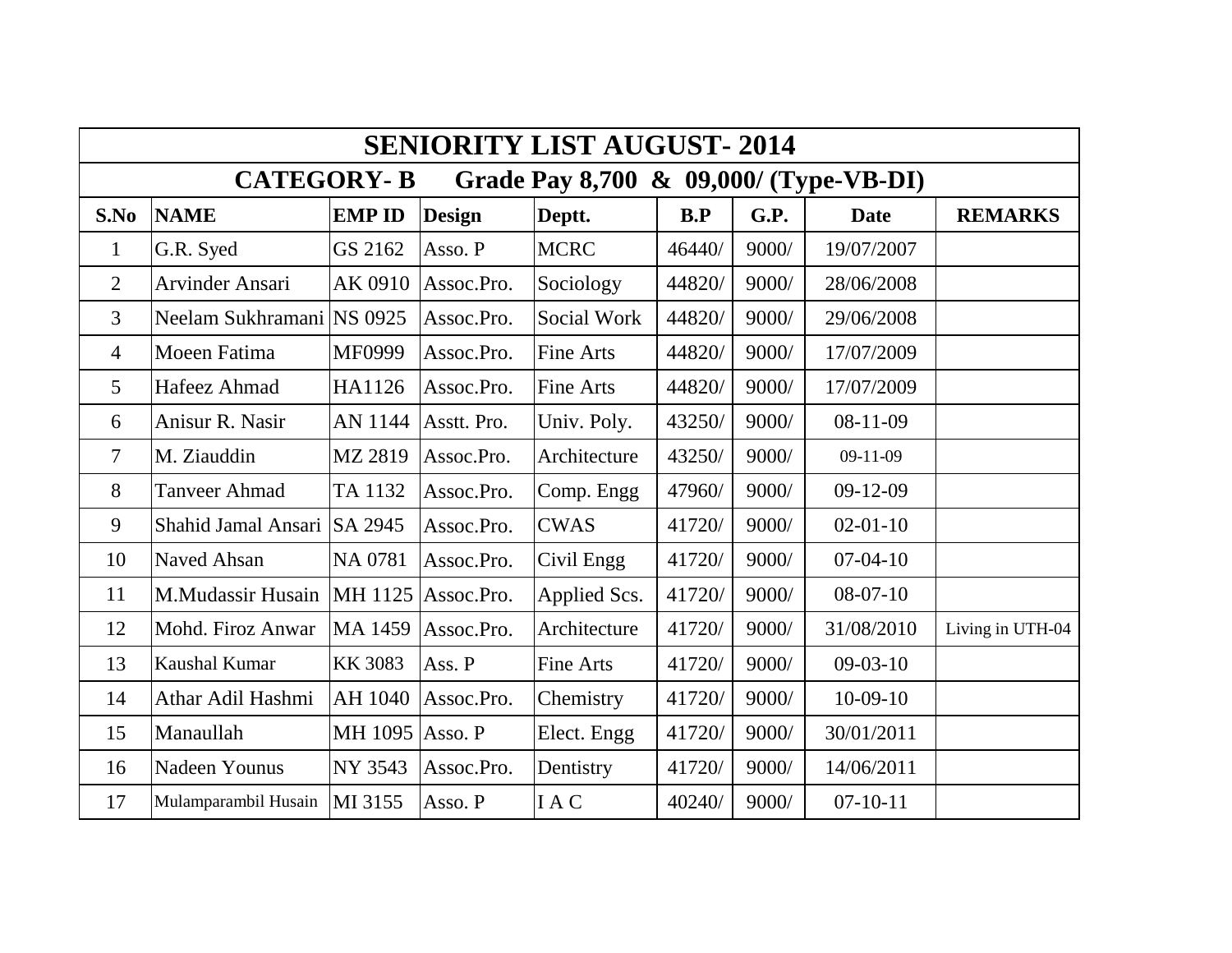| 18 | M. Irfan Ansari  |                        | $MA$ 3324 $ Assoc.Pro.$ | Dentistry   | 38800/ | 9000/ | $02 - 03 - 12$ |                  |
|----|------------------|------------------------|-------------------------|-------------|--------|-------|----------------|------------------|
| 19 | Dr. M. Abulaish  |                        | MA 2089 Assoc.Pro.      | Comp. Scie. | 40240/ | 9000/ | $02 - 10 - 12$ |                  |
| 20 | Fauzan Ahmad     | FA 1783                | Asstt. Pro.             | Arabic      | 38800/ | 9000/ | 15/11/2012     |                  |
| 21 | Ravindra R.Patil | <b>PP 0904</b>         | Asstt. Pro.             | Social Work | 38800/ | 9000/ | $12-09-12$     | Living in UTH-15 |
| 22 | Kafeel Ahmad     | KA 0780                | Asstt. Pro.             | Civil Engg  | 38800/ | 9000/ | 18/12/2012     | Living in UTH-21 |
| 23 | Mathew Joseph C  | <b>MC 3548 Asso. P</b> |                         | MMAJ A.I.S. | 37400/ | 9000/ | 25/05/2013     |                  |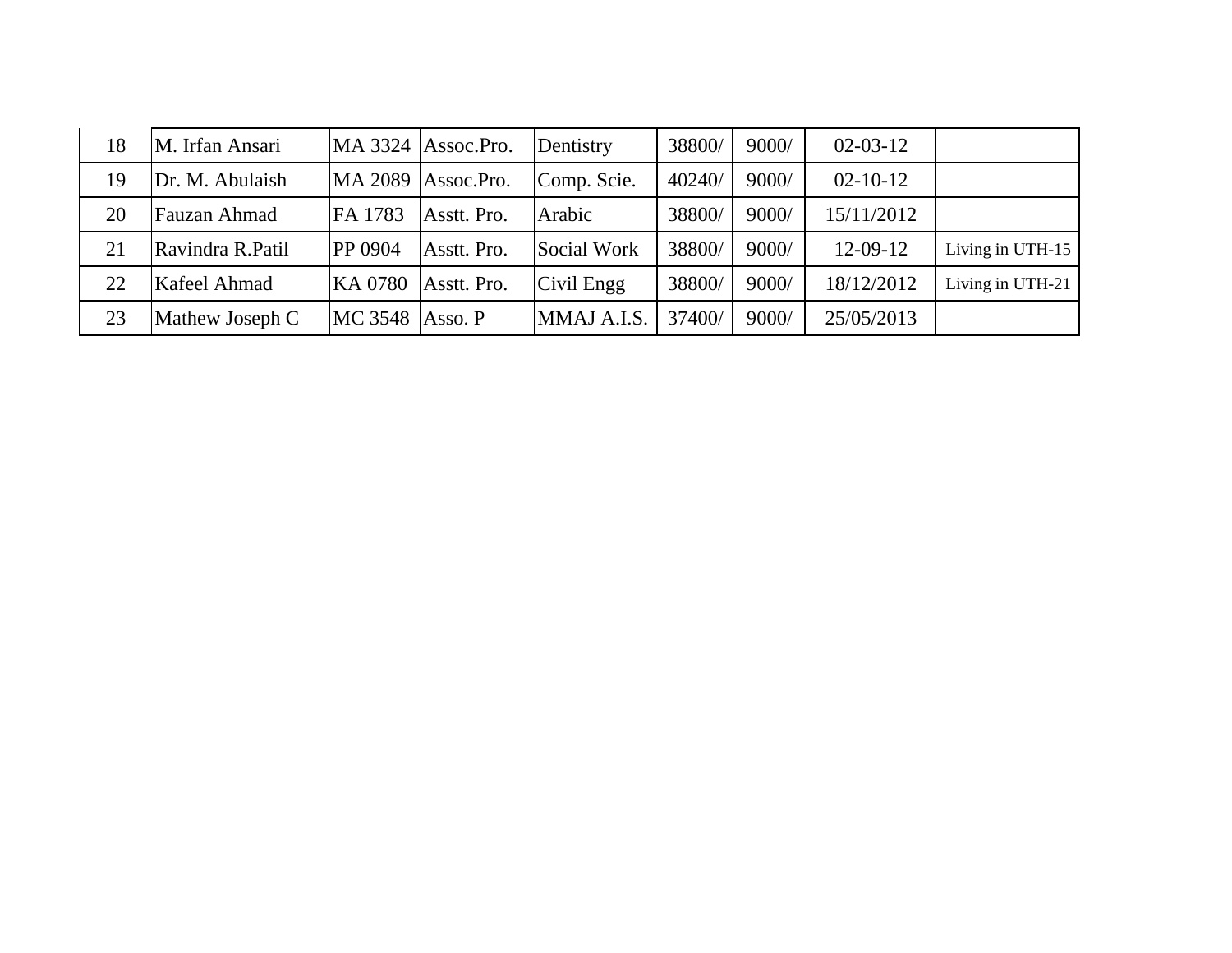| <b>SENIORITY LIST AUGUST-2014</b> |                                                               |                |               |               |        |       |                |                  |  |  |  |  |
|-----------------------------------|---------------------------------------------------------------|----------------|---------------|---------------|--------|-------|----------------|------------------|--|--|--|--|
|                                   | <b>CATEGORY-B</b><br>Grade Pay 7,600 & 08,000/ (Type-VA-D-II) |                |               |               |        |       |                |                  |  |  |  |  |
| S.No                              | <b>NAME</b>                                                   | <b>EMP ID</b>  | <b>Design</b> | Deptt.        | B.P    | G.P.  | <b>Date</b>    | <b>REMARKS</b>   |  |  |  |  |
| $\mathbf{1}$                      | (Mrs) Intezar Khan                                            | IK 1069        | Asstt. Pro.   | S.Work        | 26010/ | 8000/ | 24/07/2011     |                  |  |  |  |  |
| 2                                 | Ghulam Yazdani                                                | GY 1458        | Asstt. Pro.   | F/O Law       | 25880/ | 8000/ | 18/01/2012     |                  |  |  |  |  |
| $\overline{3}$                    | Abuzar Khairi                                                 | AK 0594        | Assoc.Pro.    | MMAJ A.I.S.   | 27180/ | 8000/ | 27/01/2012     |                  |  |  |  |  |
| $\overline{4}$                    | Snigdha Roy                                                   | SR 2499        | Archivist     | Archives      | 19820/ | 7600/ | $02 - 01 - 12$ |                  |  |  |  |  |
| $\mathfrak{S}$                    | Dr. Sajjad A Lone                                             | SL 1446        | Asstt. Pro.   | Electronic    | 27520/ | 8000/ | 15/02/2012     | $10-10-70$       |  |  |  |  |
| 6                                 | <b>Dinesh Prasad</b>                                          | DP 0775        | Asstt. Pro.   | Electronic    | 27520/ | 8000/ | 15/02/2012     | $07 - 05 - 77$   |  |  |  |  |
| $\overline{7}$                    | Anuradha Ghosh                                                | AG 2008        | Asstt. Pro.   | English & MEL | 24240/ | 8000/ | 29/09/2012     | Living in UTH-16 |  |  |  |  |
| 8                                 | <b>Azhar Husain</b>                                           | AH 0779        | Asstt. Pro.   | Civil Engg    | 27490/ | 8000/ | 15/03/2007     |                  |  |  |  |  |
| 9                                 | Saif Ali Chaudhary                                            | SC 3079        | Asstt. Pro.   | Chemistry     | 23950/ | 8000/ | 16/12/2012     |                  |  |  |  |  |
| 10                                | <b>Shehzad Hasan</b>                                          | SH 2086        | Asstt. Pro.   | Mathamatic    | 24590/ | 8000/ | $01-06-13$     | Living in UTH-24 |  |  |  |  |
| 11                                | Mohammad Amjad                                                | MA 1128        | Asstt. Pro.   | Comp. Engg.   | 27120/ | 8000/ | 19/02/2013     | Living in UTH-52 |  |  |  |  |
| 12                                | Rajesh Bhagwat Jadhao   AJ 1078                               |                | A.P.          | Applied Scs.  | 24630/ | 8000/ | 31/03/2013     |                  |  |  |  |  |
| 13                                | M. Nasim Faruque                                              | MF 4058 H.O.S. |               | Uni. Poly.    | 21900/ | 7600/ | 26/07/2013     |                  |  |  |  |  |
| 14                                | Dr.M.Khursheed Akram KA 3247                                  |                | H.O.S.        | Uni. Poly.    | 21900/ | 7600/ | $07 - 07 - 14$ |                  |  |  |  |  |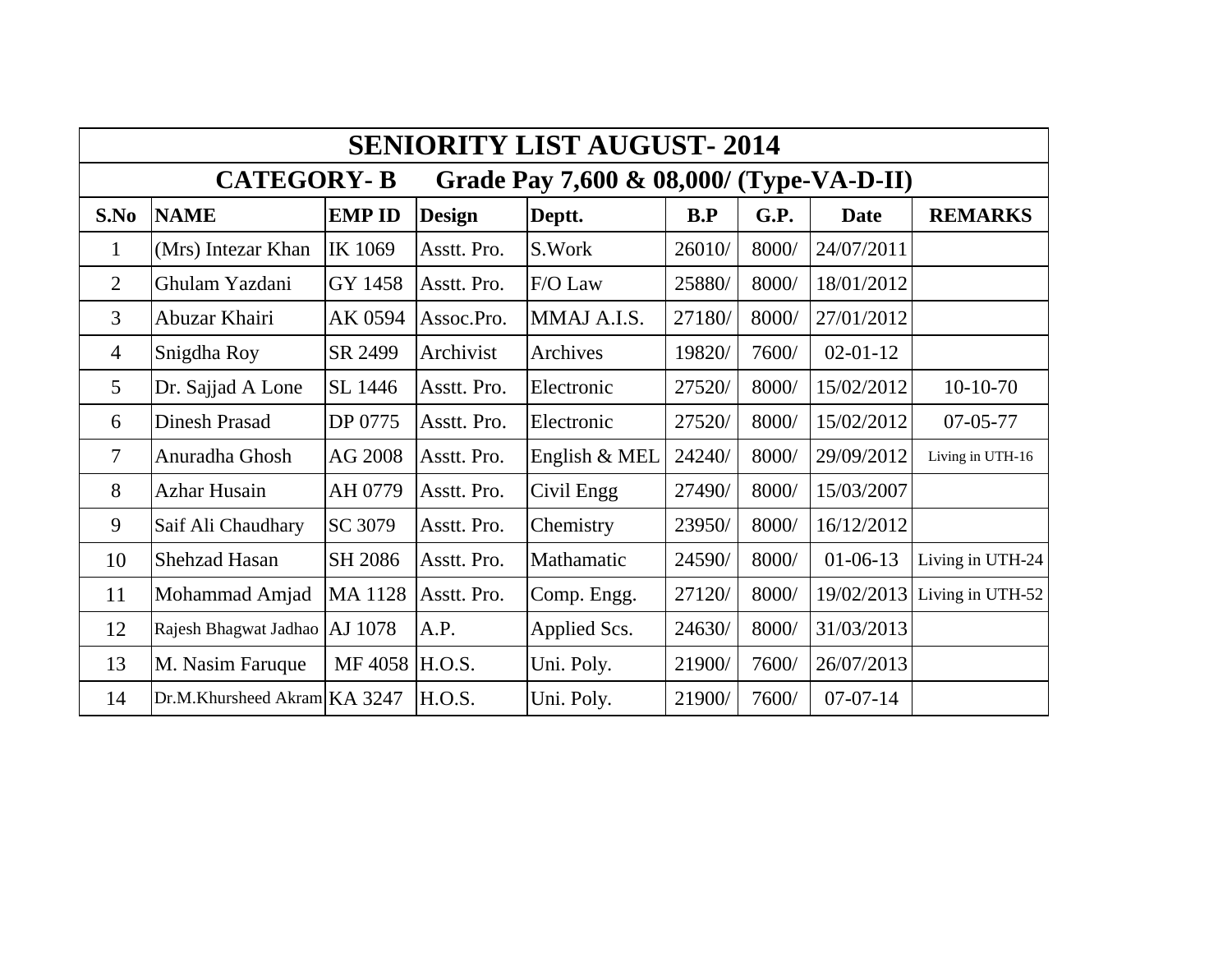| <b>SENIORITY LIST AUGUST-2014</b>                          |                              |                |                     |                        |        |       |                |                  |  |  |  |  |
|------------------------------------------------------------|------------------------------|----------------|---------------------|------------------------|--------|-------|----------------|------------------|--|--|--|--|
| <b>CATEGORY-B</b><br>Grade Pay 6,600 & 07,000/(Type-Spl-D) |                              |                |                     |                        |        |       |                |                  |  |  |  |  |
| S.No                                                       | <b>NAME</b>                  | <b>EMP ID</b>  | <b>Design</b>       | Deptt.                 | B.P    | G.P.  | <b>Date</b>    | <b>REMARKS</b>   |  |  |  |  |
| $\mathbf{1}$                                               | M. Inam Qadir                | MQ 0001        | A.R.                | Property Dept.         | 36590/ | 6600/ | $01 - 01 - 06$ |                  |  |  |  |  |
| $\overline{2}$                                             | M.A. Hoda Ahsan              | MA 1075        | Asstt. Pro.         | Physics                | 26230/ | 7000/ | $08-05-06$     | Living in UTH-05 |  |  |  |  |
| 3                                                          | Azhar Majid Siddiqui AS 2097 |                | Asstt. Pro.         | Physics                | 25500/ | 7000/ | 27/11/2006     | $07-02-67$       |  |  |  |  |
| $\overline{4}$                                             | Nasir Raza Khan              | NK 1743        | Asstt. Pro.         | AIS                    | 24150/ | 7000/ | 23/02/2007     |                  |  |  |  |  |
| 5                                                          | Nasimul Hoda                 | NH 2778        | Asstt. Pro.         | Chemistry              | 26560/ | 7000/ | 23/03/2007     |                  |  |  |  |  |
| 6                                                          | Arshi Salamat                | AS 1094        | Asstt. Pro.         | Univ. Poly.            | 24820/ | 7000/ | 16/07/2007     | Living in UTH-23 |  |  |  |  |
| $\overline{\mathcal{L}}$                                   | Mohd. Nazir                  | <b>MN 1462</b> | Asstt. Pro.         | Comp. Scie.            | 27000/ | 7000/ | 15/02/2008     |                  |  |  |  |  |
| 8                                                          | Naseeb Ahmed                 | NA 1467        | Asstt. Pro.         | <b>C&amp;B</b> Studies | 24430/ | 7000/ | 15/02/2008     | Living in UTH-14 |  |  |  |  |
| 9                                                          | Saiyed Wajid Ali             | SA 3132        | Asstt. Pro.         | M. Studies             | 22400/ | 7000/ | 22/05/2008     |                  |  |  |  |  |
| 10                                                         | <b>Rafat Parveen</b>         | <b>RP 1110</b> | Asstt. Pro.         | Comp. Scie.            | 21450/ | 7000/ | 15/06/2008     |                  |  |  |  |  |
| 11                                                         | Sabah Khan                   | <b>SK1221</b>  | A.P.                | Mech. Engg.            | 25730/ | 7000/ | 16/07/2008     |                  |  |  |  |  |
| 12                                                         | Ashref Illiyan               | AI 1081        | Asstt. Pro.         | Economic               | 23500/ | 7000/ | 16/07/2008     |                  |  |  |  |  |
| 13                                                         | <b>Anwer Aziz</b>            | AA 3086        | Asstt. Pro.         | Physics                | 24530/ | 7000/ | $10-01-08$     |                  |  |  |  |  |
| 14                                                         | M. Asad Malik                |                | MM 1811 Asstt. Pro. | Law                    | 31120/ | 7000/ | 24/02/2009     | Living in UTH-12 |  |  |  |  |
| 15                                                         | Rafiullah Azmi               | RA 2033        | Res. Assoc.         | ZHI. Stds              | 25360/ | 6600/ | 15/07/2009     |                  |  |  |  |  |
| 16                                                         | Mirza Alim Baig              | MB 2714        | Asstt. Pro.         | Economic               | 23140/ | 7000/ | 18/07/2009     | Living in UTH-53 |  |  |  |  |
| 17                                                         | Taiyaba Munawer              | TM 2737        | Asstt. Pro.         | Architecture           | 22340/ | 7000/ | 15/10/2009     |                  |  |  |  |  |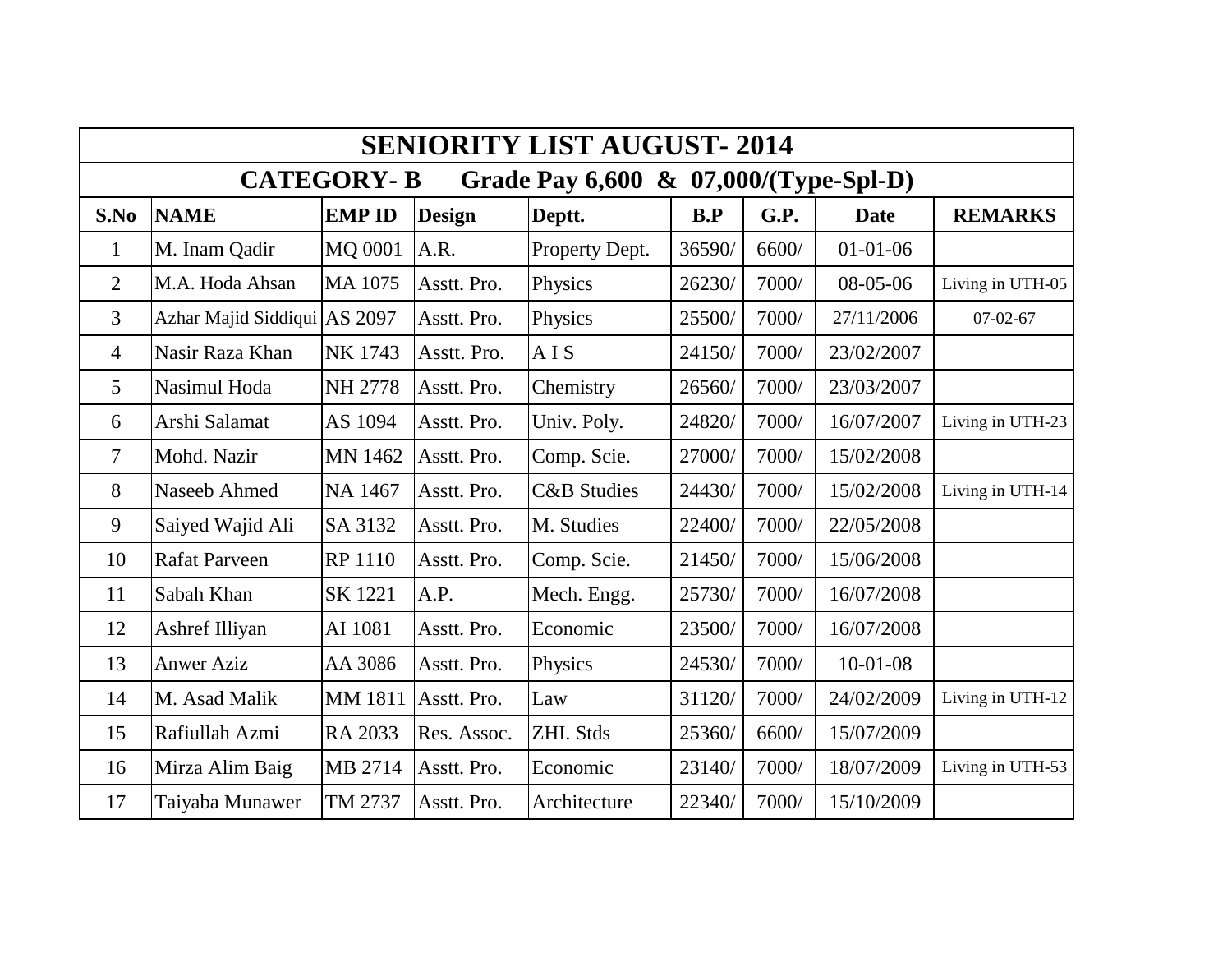| 18 | Sujata A Cheema                | SC 2518       | Asstt. Pro. | <b>WAS</b>      | 23200/ | 7000/ | 12-06-09       | 23/03/1971       |
|----|--------------------------------|---------------|-------------|-----------------|--------|-------|----------------|------------------|
| 19 | Dr. Qazi M. Usman              | QU 1756       | Asstt. Pro. | Law             | 23400/ | 7000/ | 17/02/2010     |                  |
| 20 | S. Azra Khursheed              | SJ 2772       | Asstt. Pro. | A.S.C.          | 23910/ | 7000/ | $03-06-10$     |                  |
| 21 | Jahiruddin                     | JN 2904       | Asstt. Pro. | Comp. Scie.     | 24050/ | 7000/ | 24/09/2010     |                  |
| 22 | M Shahid Khan                  | MK 1302       | Asstt. Pro. | Physics         | 25900/ | 7000/ | 21/11/2010     | Living in UTH-13 |
| 23 | Naved Jamal                    | NJ 2868       | Asstt. Pro. | Politcal Sc.    | 23130/ | 7000/ | $12 - 01 - 10$ |                  |
| 24 | M. Faizullah Khan              | <b>MK2750</b> | Asstt. Pro. | U.& L.Amr. Std. | 21480/ | 7000/ | $12-02-10$     | Living in UTH-54 |
| 25 | Arshad Khan                    | AK 2882       | Asstt. Pro. | Mathamatic      | 24810/ | 7000/ | $12 - 05 - 10$ |                  |
| 26 | Shama Parveen                  | SP 2922       | Asstt. Pro. | C.I.R.B.S       | 21450/ | 7000/ | $01 - 12 - 11$ | Living in UTH-06 |
| 27 | Syed Naqui Kazim               | SK 2920       | Asstt. Pro. | C.I.R.B.S       | 27900/ | 7000  | 15/01/2011     | 14/07/1969       |
| 28 | Romana Ishrat                  | RI 2251       | Asstt. Pro. | C.I.R.B.S       | 22240/ | 7000/ | 15/01/2011     | 01-05-78         |
| 29 | Sigamani . P                   | SP 2895       | Asstt. Pro. | Social Work     | 24810/ | 7000/ | $05-05-11$     |                  |
| 30 | Roohi Fatima                   | RF 1385       | Asstt. Pro. | <b>IASE</b>     | 25120  | 7000/ | $08-06-11$     |                  |
| 31 | Ayla Khan                      | AK 2838       | Asstt. Pro. | Architecture    | 20650/ | 7000/ | $09-11-11$     |                  |
| 32 | Saif Said                      | SS 3093       | Asstt. Pro. | Civil Engg.     | 22980/ | 7000/ | $11-02-11$     |                  |
| 33 | Prashant Negi                  | PN 2970       | Asstt. Pro. | CD & MS         | 20590/ | 7000/ | $02 - 01 - 12$ |                  |
| 34 | Dr. Kapil Dhingra              | KD 2809       | Asstt. Pro. | I.A.S.E.        | 23050/ | 7000/ | 17/03/2012     |                  |
| 35 | Korsi Dorene Kharshing KK 2811 |               | Asstt. Pro. | Psychology      | 20620/ | 7000/ | 14/07/2012     |                  |
| 36 | Faiyaz Ahmad                   | FA 3059       | Asstt. Pro. | Comp. Engg      | 20620/ | 7000/ | 16/07/2012     |                  |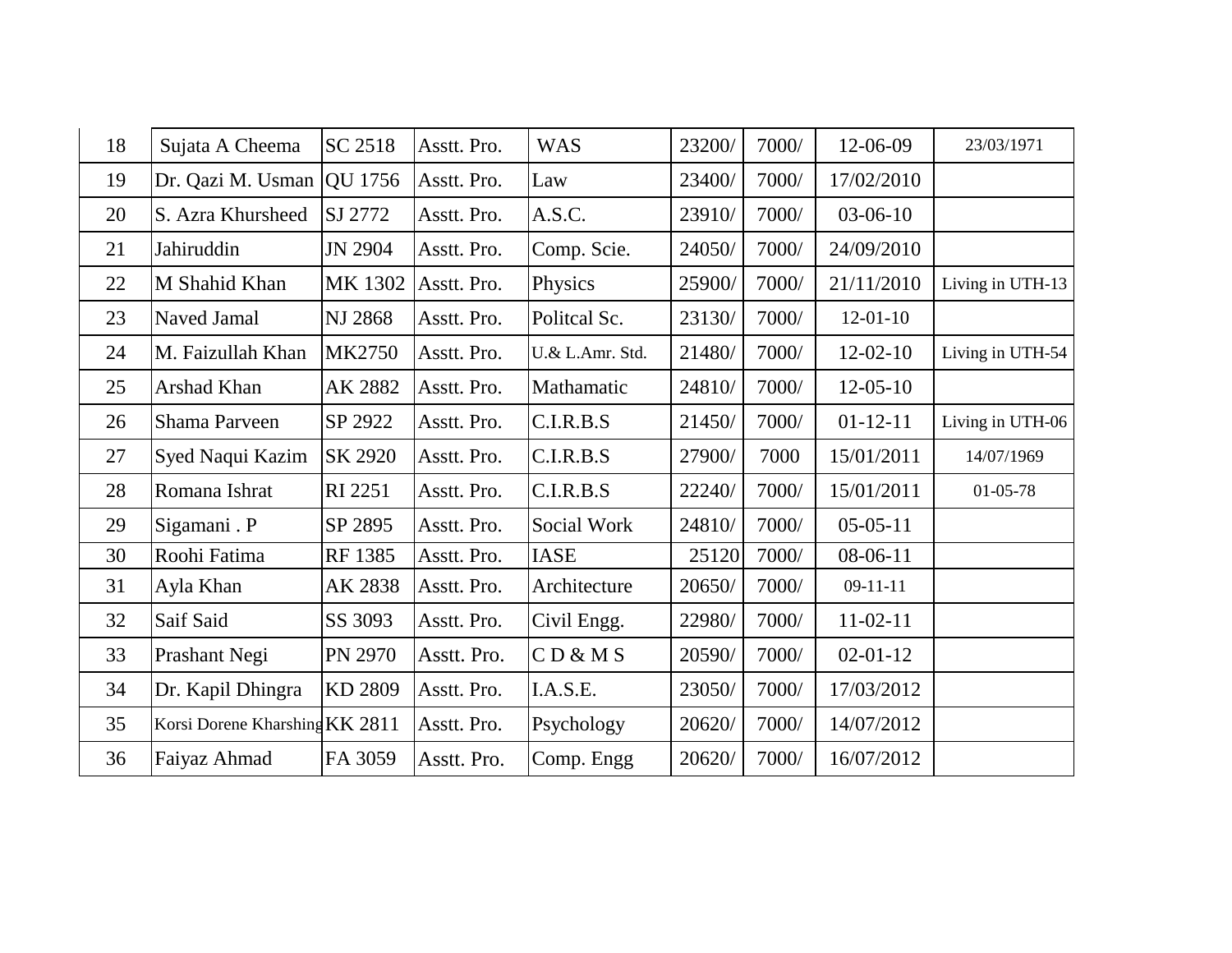| <b>SENIORITY LIST AUGUST-2014</b> |                                               |                |               |                      |        |       |                    |                |  |  |  |  |  |
|-----------------------------------|-----------------------------------------------|----------------|---------------|----------------------|--------|-------|--------------------|----------------|--|--|--|--|--|
|                                   | <b>CATEGORY-B</b><br>Grade Pay 5,400 & 6,000/ |                |               |                      |        |       |                    |                |  |  |  |  |  |
|                                   | <b>S.No NAME</b>                              | <b>EMP ID</b>  | <b>Design</b> | Deptt.               | B.P    | G.P.  | <b>D/O JOINING</b> | <b>REMARKS</b> |  |  |  |  |  |
| $\mathbf{1}$                      | K.V.K. Kurup                                  | <b>VK 0482</b> | A. R.         | Establishment        | 23460/ | 5400/ | $05 - 01 - 84$     |                |  |  |  |  |  |
| $\overline{2}$                    | M. Hadis Lari                                 | ML 1471        | A. R.         | <b>School Branch</b> | 23930/ | 5400/ | 03-07-89           |                |  |  |  |  |  |
| $\overline{3}$                    | Mohammad Rashid                               | MR 0291        | <b>AEE</b>    | B & C                | 21100/ | 5400/ | $04-11-91$         |                |  |  |  |  |  |
| $\overline{4}$                    | Mohd. Shakir                                  | MS 0289        | A M C         | F/O Engg             | 20440/ | 5400/ | 29/04/1991         |                |  |  |  |  |  |
| 5                                 | Asmat Jahan                                   | AJ 1675        | Asstt. Pro.   | English              | 27840/ | 6000/ | $04 - 12 - 02$     |                |  |  |  |  |  |
| 6                                 | Krishna Sankar Kusuma                         | <b>KK 2165</b> | Asstt. Pro.   | MCRC                 | 23850/ | 6000/ | 08-09-04           |                |  |  |  |  |  |
| $\overline{7}$                    | <b>Ahmad Sohaib</b>                           | AS 2764        | Asstt. Pro.   | CCR&C                | 22180/ | 6000/ | 13/02/2006         |                |  |  |  |  |  |
| 8                                 | Fayyaz Ali                                    | FA 2797        | Tech. Officer | Hum.& Lang.          | 21220/ | 5400/ | 05-08-06           |                |  |  |  |  |  |
| 9                                 | John Mohd. Mir                                | IM 2810        | Infor. Sci.   | <b>ZHL</b>           | 18240/ | 5400/ | $07-03-06$         |                |  |  |  |  |  |
| 10                                | Shah Abul Faiz                                | SF 2815        | Asstt. Pro.   | Fine Arts            | 20590/ | 6000/ | 30/08/2006         |                |  |  |  |  |  |
| 11                                | Amber Khan                                    | AK 2837        | Asstt. Pro.   | Electronics          | 23030  | 6000/ | $10-10-06$         |                |  |  |  |  |  |
| 12                                | Aurangzeb Khurram                             | AH 2894        | Asstt. Pro.   | Physics              | 23790/ | 6000/ | 12-01-06           |                |  |  |  |  |  |
| 13                                | <b>Khalid Raza</b>                            | <b>KR 2858</b> | Asstt. Pro.   | Comp. Scie.          | 18320/ | 6000/ | 12-01-06           |                |  |  |  |  |  |
| 14                                | Mukesh Kr Mirotha                             | MM 2925        | Asstt. Pro.   | Hindi                | 24730/ | 6000/ | 12-05-06           |                |  |  |  |  |  |
| 15                                | Rajneesh Kumar                                | <b>RK 2910</b> | Asstt. Pro.   | History & Cul.       | 22180/ | 6000/ | 18/12/2006         |                |  |  |  |  |  |
| 16                                | Ajay Kumar Prasad                             | AP 2932        | Asstt. Pro.   | CELAS                | 21360/ | 6000/ | $01 - 10 - 07$     |                |  |  |  |  |  |
| 17                                | Abbas Kazim                                   | AK 3114        | Producer TV   | MCRC                 | 19680/ | 5400/ | 28/05/2007         |                |  |  |  |  |  |
| 18                                | M. Zeeshan Ansari                             | MA 3058        | Asstt. Pro.   | Comp. Engg           | 19810/ | 6000/ | 16/07/2007         |                |  |  |  |  |  |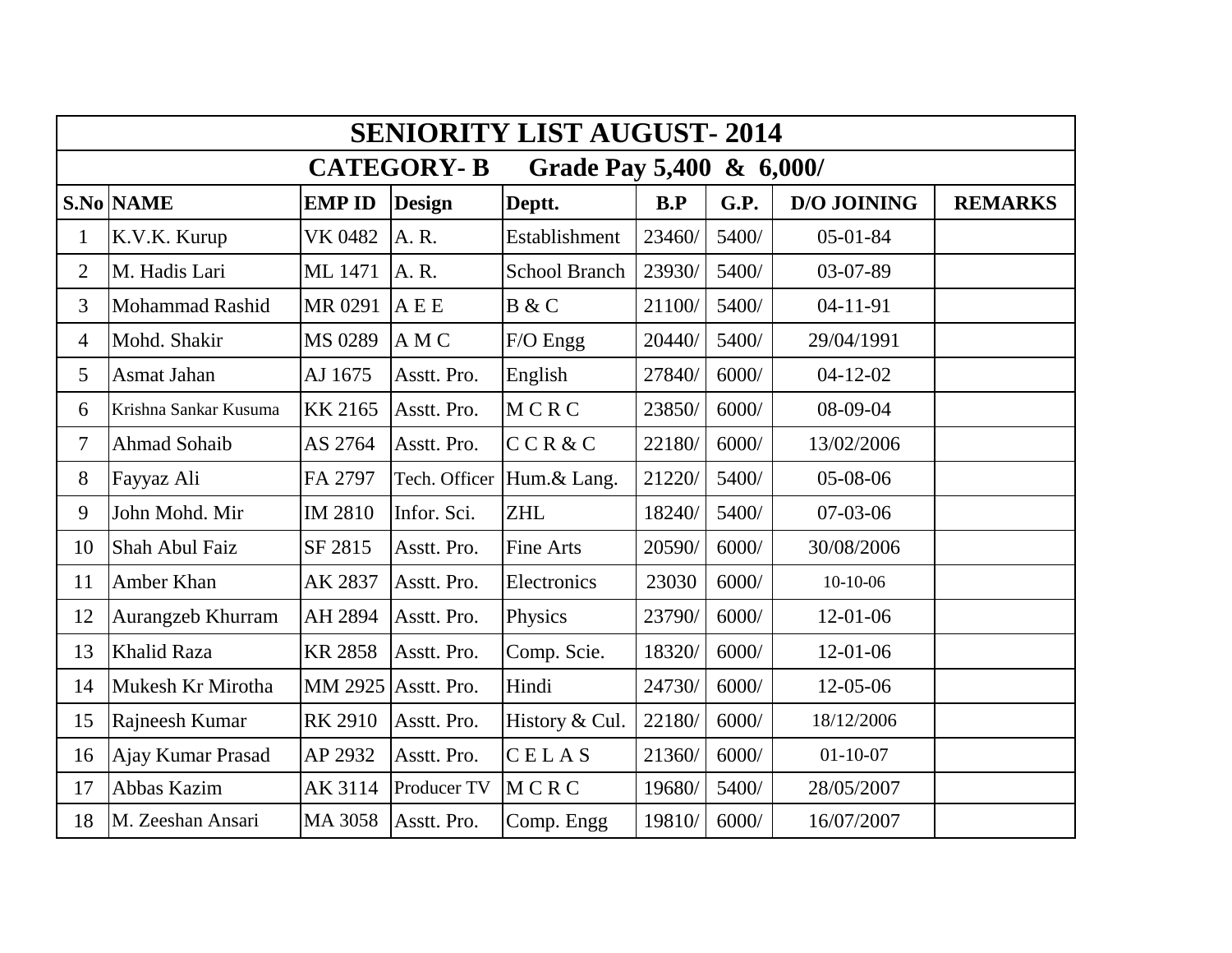| 19 | M. Aftab Ahmad                  | MA 3062        | Prog. Officer | I A C              | 19680/ | 5400/ | 16/07/2007     |  |
|----|---------------------------------|----------------|---------------|--------------------|--------|-------|----------------|--|
| 20 | Mrinal Kulkarni                 | MK 3067        | A.P.          | <b>Art History</b> | 19810/ | 6000/ | 27/08/2007     |  |
| 21 | Majaz M. Siddiqui               | MS 3116        | Prodn. Man.   | MCRC               | 19680/ | 5400/ | $09-07-07$     |  |
| 22 | <b>Syed Rashid Ahmad</b>        | SA 3107        | Asstt. Pro.   | Physics            | 20560/ | 6000/ | $01-07-08$     |  |
| 23 | Sameena Hameed                  | SH 3124        | A.P.          | <b>WAS</b>         | 22970/ | 6000/ | 15/04/2008     |  |
| 24 | H. Rahiman VM                   | HV 2101        | Asstt. Pro.   | Social Work        | 21320/ | 6000/ | 21/04/2008     |  |
| 25 | Pradyumna Bag                   | PB 3129        | Asstt. Pro.   | Sociology          | 23580/ | 6000/ | 23/04/2008     |  |
| 26 | Dr. Rahisuddin                  | <b>RN 3500</b> | Asstt. Pro.   | Chemistry          | 21970/ | 6000/ | 24/11/2009     |  |
| 27 | M. Imtiyaz Hasan                | MH 3510        | Asstt. Pro.   | CIRBS              | 21250/ | 6000/ | 25/11/2009     |  |
| 28 | Taufeeq A Siddiqui              | TS 3528        | Asstt. Pro.   | M. Studies         | 21150/ | 6000/ | 22/04/2010     |  |
| 29 | Sunayana                        | SA 3535        | Asstt. Pro.   | M. Studies         | 19050/ | 6000/ | 29/04/2010     |  |
| 30 | Veeramani S                     | VS 3533        | Asstt. Pro.   | M. Studies         | 17610/ | 6000/ | 30/04/2010     |  |
| 31 | S. Ansar Ahmad                  | SA 3550        | Asstt. Pro.   | Dentistry          | 19220/ | 6000/ | $06-12-10$     |  |
| 32 | Kulsum Fatima                   | KF 3565        | Asstt. Pro.   | Architecture       | 19030/ | 6000/ | 24/09/2010     |  |
| 33 | Dr. Mohammad Abid               | MA 3591        | Asstt. Pro.   | <b>Bio-Science</b> | 21150/ | 6000/ | $12-09-10$     |  |
| 34 | Dr.Ahmad Faizan Sherwan AS 3646 |                | Asstt. Pro.   | Mech. Engg.        | 20490/ | 6000/ | $02 - 11 - 11$ |  |
| 35 | Murali G                        | MG 3682        | Asstt. Pro.   | Dentistry          | 18300/ | 6000/ | $05 - 11 - 11$ |  |
| 36 | Anurag Negi                     | AN 3679        | Asstt. Pro.   | Dentistry          | 18300/ | 6000/ | $06-01-11$     |  |
| 37 | Mohd. Arshad                    | MA 3726        | Asstt. Pro.   | Isl. Studies       | 20360/ | 6000/ | 20/09/2011     |  |
| 38 | Abdur Rab                       | AR 3736        | Asstt. Pro.   | Bio-Tech           | 20360/ | 6000/ | 13/10/2011     |  |
| 39 | Sanjay Onkar Ingole             | SI 3746        | Asstt. Pro.   | S.W.               | 16920/ | 6000/ | 17/10/2011     |  |